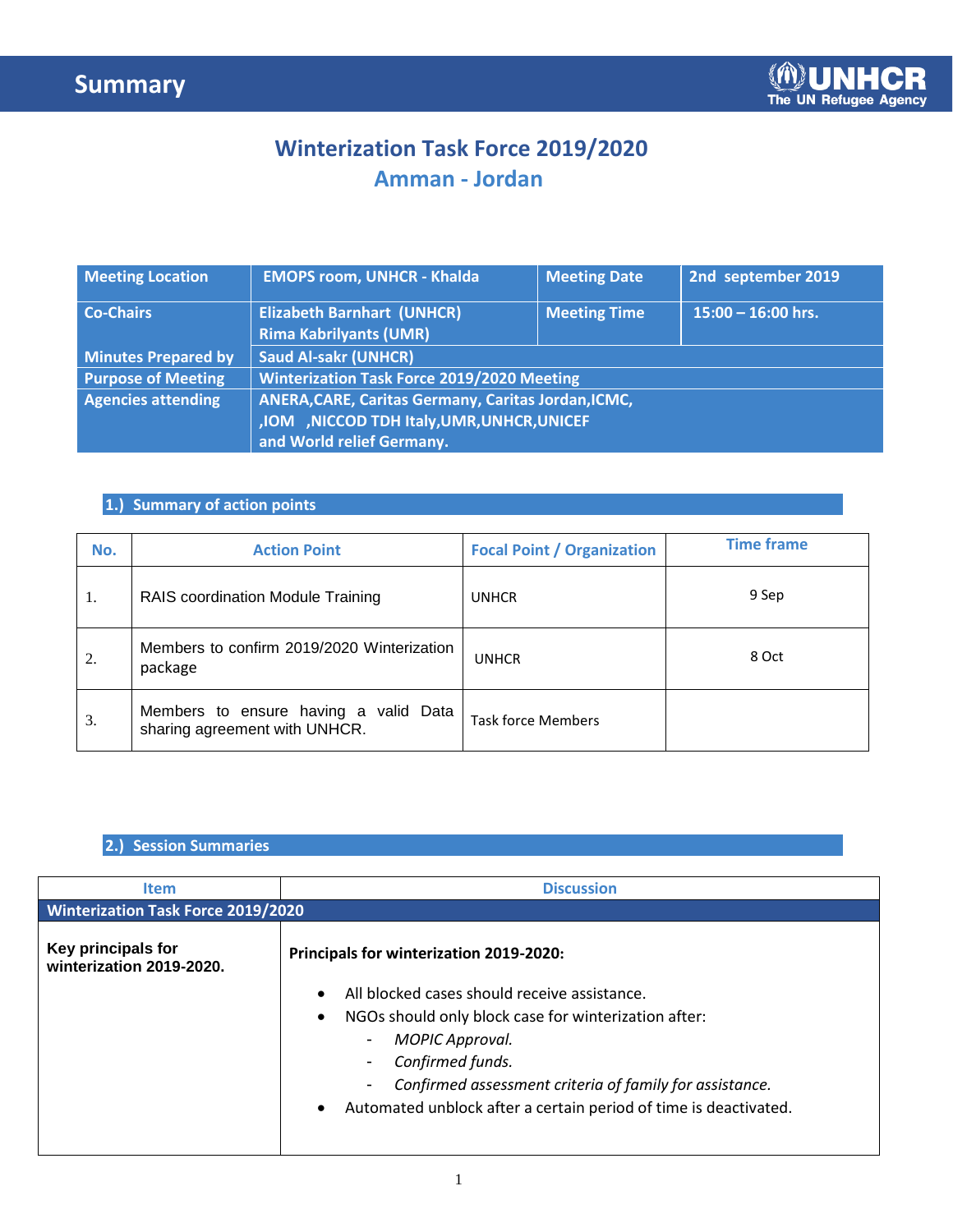# **Summary**

|                                  | For insuring that Data sharing agreement with UNHCR is valid NOGs to<br>write to JORAMDAT@unhcr.org . If it's expired a letter if extension should<br>be signed.<br>If NGOs have current beneficiaries and they want to give them<br>$\bullet$<br>winterization assistance and their funding is confirmed they will have a<br>priority of blocking them on RAIS.<br>When a case is blocked on RAIS and contacted UNHCR Helpline the caller<br>will hear the below prompt message:                                                                               |
|----------------------------------|-----------------------------------------------------------------------------------------------------------------------------------------------------------------------------------------------------------------------------------------------------------------------------------------------------------------------------------------------------------------------------------------------------------------------------------------------------------------------------------------------------------------------------------------------------------------|
|                                  | "Kindly note that you will be receiving winterization funds from UNHCR or from another<br>partner. Please do not go to the bank until you receive a message that confirms the<br>availability of funds in bank. The money will be uploaded in several batches in order to avoid<br>crowding at the ATM."<br>يرجى العلم بانه قد تم ادراج ملفك ضمن مساعدة الشتاء المقدمة من المفوضية او احدى المنظمات الإنسانية الاخرى.<br>يرجى عدم زيارة الصراف الالي لحين استلام رسالة تؤكد تحميل المساعدة للمستفيدين خلال فترات مختلفة. وذلك لتجنب<br>التزاحم عند الصراف الإلى |
| <b>Winter RAIS coordination.</b> | <b>Blocking Dates:</b>                                                                                                                                                                                                                                                                                                                                                                                                                                                                                                                                          |
|                                  | From the 1 <sup>st</sup> - 3 <sup>rd</sup> of Oct: NOGs can block their already identified<br>regular beneficiaries.<br>From the $6^{th}$ $\cdot$ 16 <sup>th</sup> of Oct: blocking is open for INGOs.<br>By the 17 <sup>th</sup> : blocking is open for UNHCR and other NGOs.                                                                                                                                                                                                                                                                                  |
|                                  | <b>RAIS coordination Module training:</b><br>Date: 9 oct 2019<br>Time: 11-12<br>٠<br>Location: UNHCR office<br>$\bullet$<br>NGOs who confirmed attending:<br>$\bullet$<br>Right to play<br>Caritas<br><b>UNICEF</b><br><b>UMR</b><br><b>TDH</b><br><b>IOM</b><br><b>ICRC</b><br>World relief                                                                                                                                                                                                                                                                    |
| Standard Package 2019/2020       | 2019/2020 Winterization assistance package:<br>Winterization assistance discussed the result of the 2019 market survey and agreed<br>on the amount of assistance by family size as explained in the below table:                                                                                                                                                                                                                                                                                                                                                |
|                                  |                                                                                                                                                                                                                                                                                                                                                                                                                                                                                                                                                                 |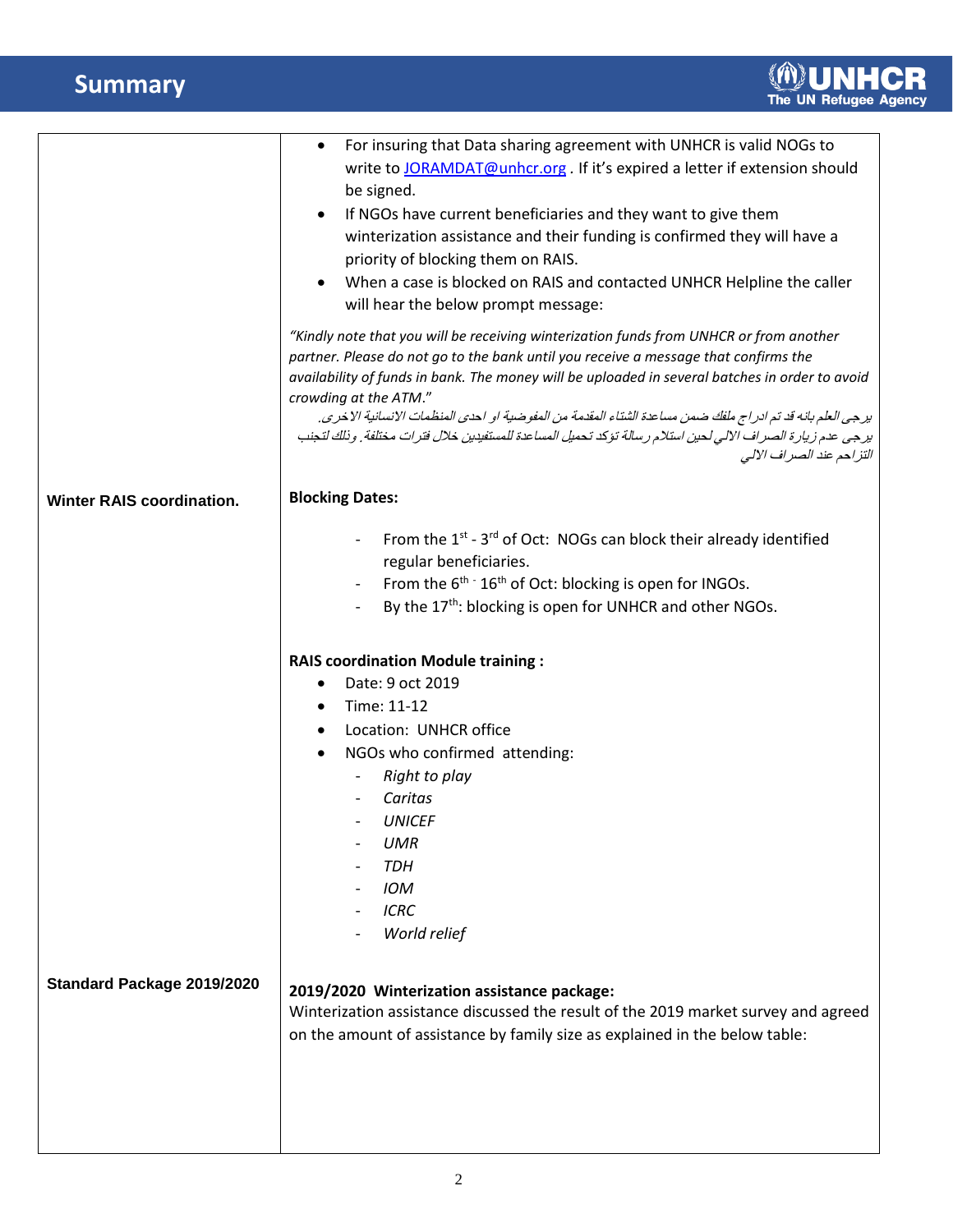# **Summary**

|                          |                                                                                                                                                                                                                                                                                                                                                                                                                                                                                                               | <b>Amount of Assistance by Family Size</b> |            |              |            |     |     |     |     |
|--------------------------|---------------------------------------------------------------------------------------------------------------------------------------------------------------------------------------------------------------------------------------------------------------------------------------------------------------------------------------------------------------------------------------------------------------------------------------------------------------------------------------------------------------|--------------------------------------------|------------|--------------|------------|-----|-----|-----|-----|
|                          |                                                                                                                                                                                                                                                                                                                                                                                                                                                                                                               | <b>Item</b>                                |            | $\mathbf{2}$ | 3          | 4   | 5   | 6   | > 6 |
|                          |                                                                                                                                                                                                                                                                                                                                                                                                                                                                                                               | Heater                                     | 61         | 61           | 61         | 61  | 61  | 61  | 61  |
|                          |                                                                                                                                                                                                                                                                                                                                                                                                                                                                                                               | Gas bottle                                 | 43         | 43           | 43         | 43  | 43  | 43  | 43  |
|                          |                                                                                                                                                                                                                                                                                                                                                                                                                                                                                                               | Gas refill                                 | 56         | 56           | 56         | 84  | 84  | 112 | 140 |
|                          |                                                                                                                                                                                                                                                                                                                                                                                                                                                                                                               | <b>Blankets</b>                            | 30         | 30           | 30         | 40  | 50  | 60  | 70  |
|                          |                                                                                                                                                                                                                                                                                                                                                                                                                                                                                                               | <b>Total Amount in</b><br><b>JOD</b>       | <b>190</b> | <b>190</b>   | <b>190</b> | 228 | 238 | 276 | 314 |
| <b>Winterization PDM</b> | 2018/2019 Winterization Common PDM:<br>Last Winterization common PDM had a positive feedback form donors and the<br>NGOs who participated.<br>2019/2020 Winterization Common PDM:<br>Data sets, there will be two date data sets to be uploaded:<br>$\bullet$<br>First set will be uploaded by the 15th of MAR 2020.<br>$\blacksquare$<br>Second data set will be uploaded by the 15 <sup>th</sup> of May 2020.<br>$\blacksquare$<br>2018/2019 Winterization Common PDM Questionnaire and indicators attached |                                            |            |              |            |     |     |     |     |
|                          |                                                                                                                                                                                                                                                                                                                                                                                                                                                                                                               | with the MoM for review.                   |            |              |            |     |     |     |     |

#### List of Participants

| <b>Name</b>        | Organisation        | Email                     | Phone No. |  |
|--------------------|---------------------|---------------------------|-----------|--|
| Carina Aoun        | ANERA               | c.aoun@anera.org          | 791141490 |  |
| Kathrin Goeb       | Caritas Germany     | Kathrin.goeb@caritas.de   | 776426272 |  |
| Afaf Sito          | <b>IOM</b>          | asito@iom.int             | 777542781 |  |
| Hala Zaoubi        | <b>JHCO</b>         | hala.zoubi@jhco.org.jo    | 777717175 |  |
| Arwa Abuhadib      | <b>JHCO</b>         | a.abuhudib@jhco.org.jo    | 795068942 |  |
| Laith Qusus        | <b>TDH Italy</b>    | tdh.jordan@tdhitaly.org   | 778074397 |  |
| Rima Kabrilyants   | <b>UMR</b>          | rkabrilyants@umrelief.org | 780220008 |  |
| Mohammad Alawamreh | CARE                | Mohammad.awamrah@care.org | 797117330 |  |
| Katherine Smalley  | <b>IOM</b>          | ksmalley@iom.int          | 798437725 |  |
| Alexis Bonncenne   | <b>UNICEF</b>       | aboncenne@unicef.org      | 798305094 |  |
|                    | <b>World Relief</b> |                           |           |  |
| Rasha Batarseh     | Germany             | kharper@worldrelief.de    | 798435972 |  |